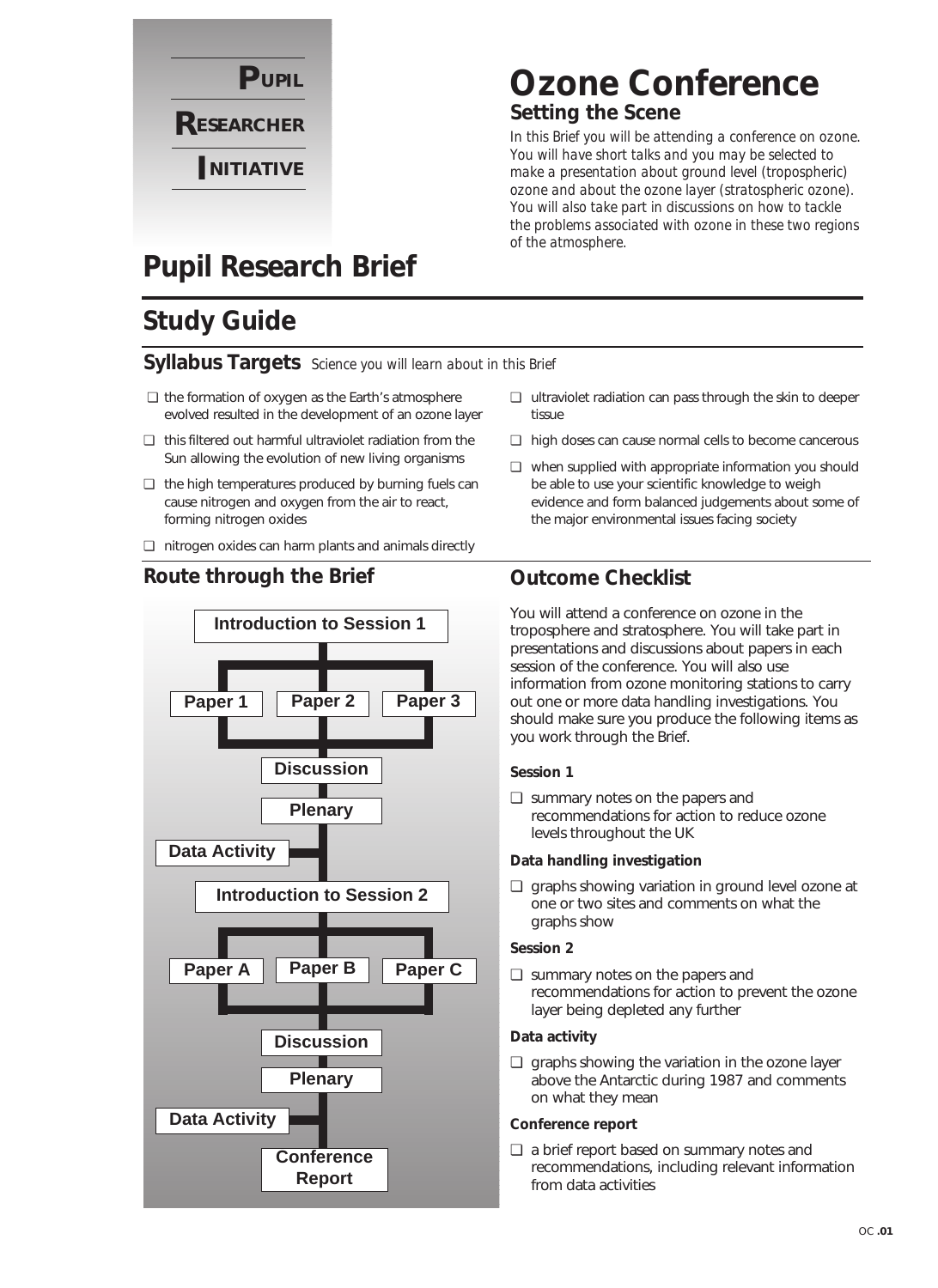# Ozone Conference Introduction to the 1st session

### What is ozone?

Almost everyone has heard the term the 'ozone layer', but few people really know where it is and why it matters. Fewer still could answer the question, '*what is ozone?*' Ozone is a blue, slightly pungent gas, smelling of bleach. It is a form of oxygen, but a molecule of ozone has 3 atoms of oxygen joined together instead of the usual 2 in the oxygen molecules we breathe. This small difference is important, because ozone is poisonous. Ozone can be good for us or bad for us, depending on where in the atmosphere it is found. **Figure 1** shows the lower parts of our atmosphere.



*Figure 1. The lower atmosphere*

Scientists have divided the atmosphere into different layers or zones. The lowest layer is called the troposphere. This is the part of the atmosphere we live in. Above this is the stratosphere, and this is where the ozone layer occurs. Ozone here is good for us, because it stops harmful ultraviolet rays from reaching Earth. Ozone in the troposphere is bad for our health and it can also damage crops and attack a wide range of materials. The conference you are attending as part of this Brief will provide information about both tropospheric and stratospheric ozone and the problems our modern way of life are creating with respect to ozone. You will learn about the effects on health, crops and materials of ground-level ozone. You will also learn about how the widespread use of certain chemicals is destroying the ozone layer and so exposing us to the dangers of ultraviolet rays.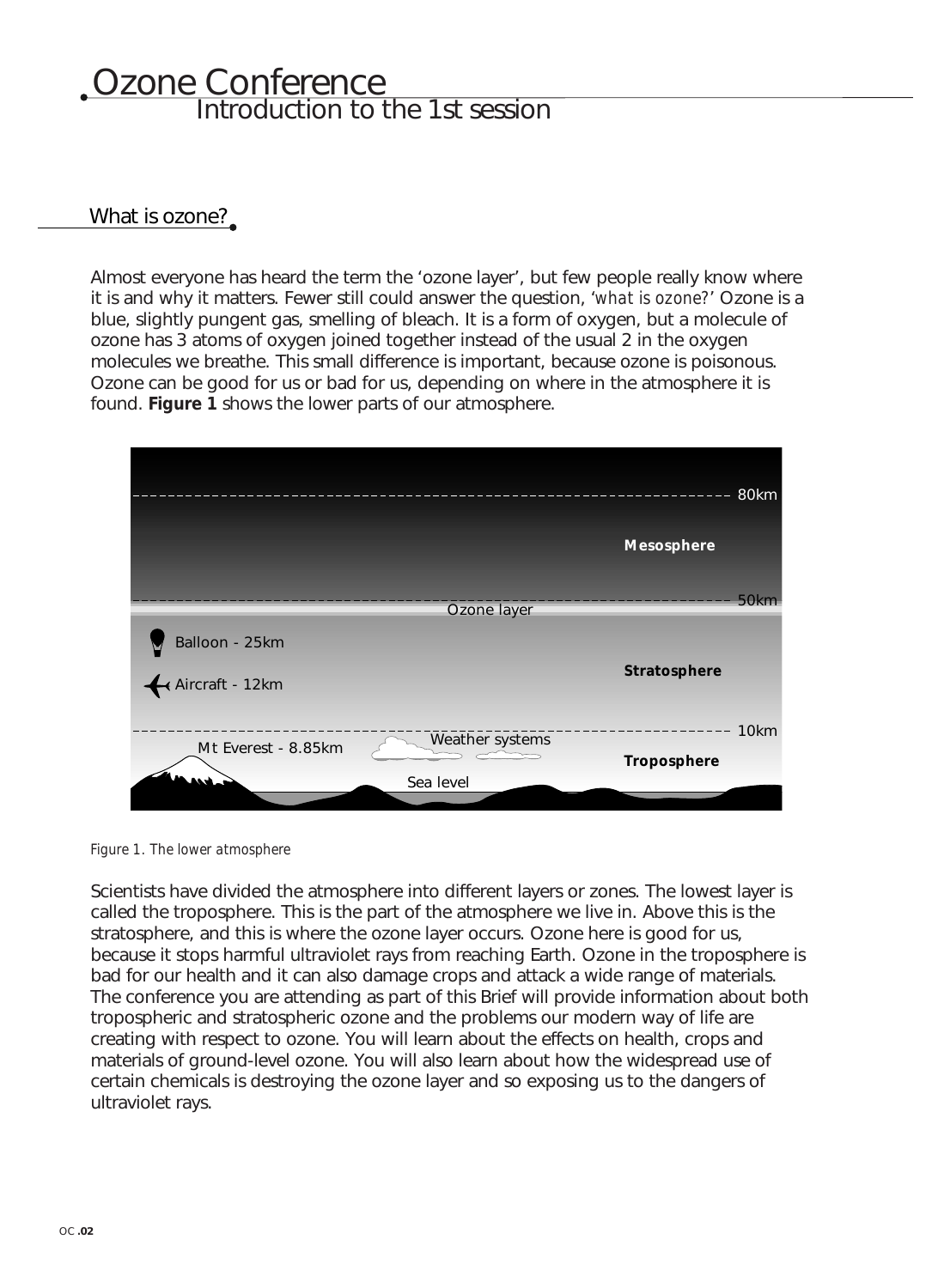# Ozone Conference tropospheric ozone - paper 1

### The formation of ozone in the troposphere

Introduction

The focus of international attention on ozone has been the problem of the destruction of the ozone layer in the stratosphere by various chemicals. However, there is another problem with ozone that is equally as important. This is to do with the increasing levels of ground-level ozone, which could be of more immediate importance than ozone layer depletion.

### Photochemical reactions

A number of pollutants in the atmosphere can cause the formation of ozone under the action of sunlight. The most important of these are oxides of nitrogen which are often given the general name of NOx gases. These gases are formed when high temperatures inside car engines and furnaces cause nitrogen and oxygen in the air to react. These NOx gases are able to react to form ozone under the action of sunlight. Such reactions are called photochemical reactions, and nitrogen dioxide  $(NO<sub>2</sub>)$  is especially good at doing this.



*Figure 1. Photochemical reactions which produce ozone*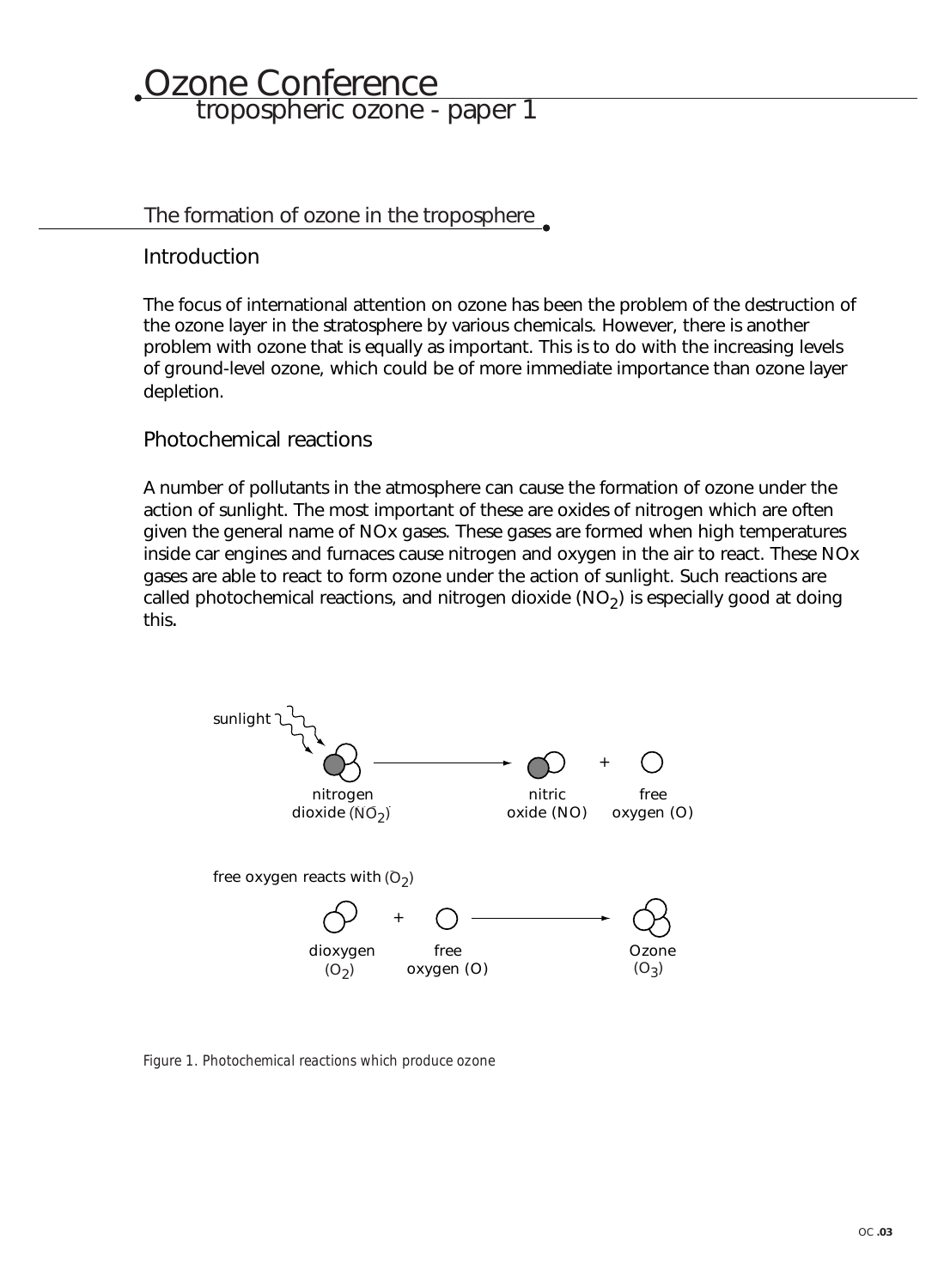# <u>Ozone Conference</u> tropospheric ozone - paper 1 continued

Major causes of NOx emissions

**Figure 2** shows the contribution to the levels of NOx emissions made by (a) motor vehicles and (b) power stations, throughout Great Britain.



*FIgure 2. Sources of NOx gases in the UK*

**Table 1** on the next page gives the figures for the major sources of NOx emissions in the UK from 1980 to 1991. Emissions of nitrogen oxides in the UK rose by 12% between 1986 and 1990. Road transport emissions increased by 73% in the period 1981 to 1991 and so the contribution to NOx emissions from this source reached 51% by 1990. In the same period emissions from power stations declined by 14%. Power stations caused 26% of the total UK emissions by 1991.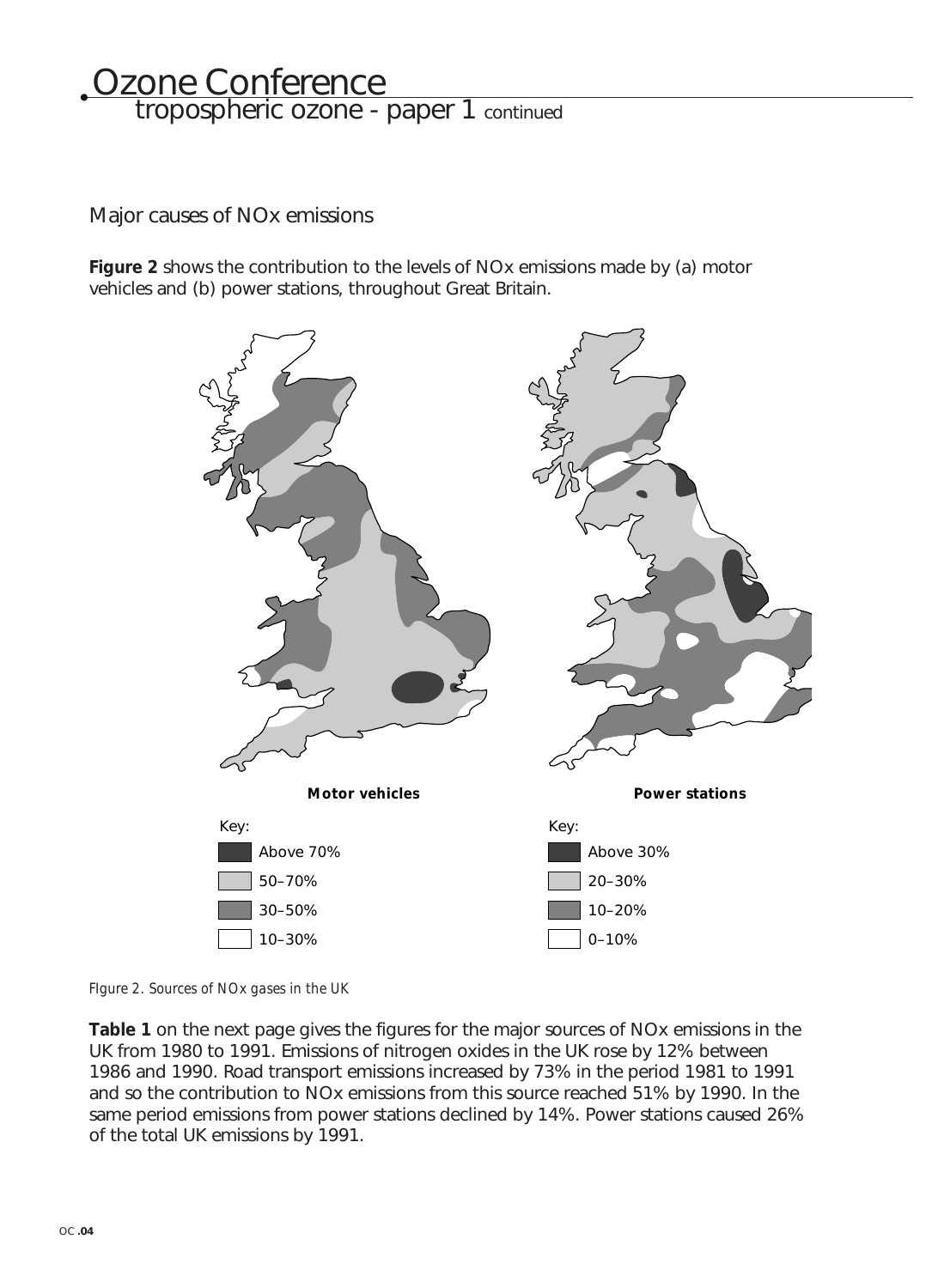### Ozone Conference tropospheric ozone - paper 1 continued

### *Table 1. NOx emissions a) by source, b) by types of fuel*

| Nitrogen oxides (NO <sub>x</sub> ): estimated emissions by emission source and type of fuel for the UK (thousands of tonnes) |                         |                             |                             |                                         |                                                                                                                                                                                                                                                                                                                                                 |                                         |                          |                               |                          |                                            |          |                                   |                                 |
|------------------------------------------------------------------------------------------------------------------------------|-------------------------|-----------------------------|-----------------------------|-----------------------------------------|-------------------------------------------------------------------------------------------------------------------------------------------------------------------------------------------------------------------------------------------------------------------------------------------------------------------------------------------------|-----------------------------------------|--------------------------|-------------------------------|--------------------------|--------------------------------------------|----------|-----------------------------------|---------------------------------|
|                                                                                                                              | 1980                    | 1981                        | 1982                        | 1983                                    | 1984                                                                                                                                                                                                                                                                                                                                            | 1985                                    | 1986                     | 1987                          | 1988                     | 1989                                       | 1990     | 1991                              | Percentage of<br>total in 1991  |
|                                                                                                                              |                         |                             |                             |                                         |                                                                                                                                                                                                                                                                                                                                                 |                                         |                          |                               |                          |                                            |          |                                   |                                 |
| a) by emission source                                                                                                        |                         |                             |                             |                                         |                                                                                                                                                                                                                                                                                                                                                 |                                         |                          |                               |                          |                                            |          |                                   |                                 |
| Domestic                                                                                                                     | 68                      | 89                          | 67                          | 67                                      | 64                                                                                                                                                                                                                                                                                                                                              |                                         | 75                       | $\overline{1}$                | 72                       |                                            | 58       | 76                                |                                 |
| Public service<br>Commercial/                                                                                                | 62                      | $\overline{6}$              | $\overline{6}$              | 62                                      | 63                                                                                                                                                                                                                                                                                                                                              | $\begin{array}{c} 72 \\ 64 \end{array}$ | 65                       | $\overline{5}$                | 60                       | 8g<br>55                                   | 56       | 60                                |                                 |
| Power stations                                                                                                               |                         |                             |                             |                                         |                                                                                                                                                                                                                                                                                                                                                 |                                         |                          |                               |                          |                                            |          |                                   |                                 |
|                                                                                                                              | 880<br>43               | 839<br>38                   |                             |                                         |                                                                                                                                                                                                                                                                                                                                                 |                                         |                          |                               |                          |                                            |          |                                   | $26 -$                          |
| Refineries<br>Agriculture                                                                                                    |                         |                             |                             |                                         |                                                                                                                                                                                                                                                                                                                                                 |                                         |                          |                               |                          |                                            |          |                                   | $\mathcal{L}_{\mathcal{A}}$     |
| Other industry<br>Railways                                                                                                   | $579$<br>$774$<br>$804$ | 5<br>268<br>39              | 797<br>2008<br>2008<br>2009 | $787$<br>$780$<br>$750$<br>$88$<br>$88$ | $758$ $75$ $75$ $75$ $75$ $75$ $75$                                                                                                                                                                                                                                                                                                             |                                         | 807<br>35<br>542<br>1031 | 824<br>843<br>843<br>55<br>85 |                          | $769$<br>$74320$<br>$7376$<br>$74$<br>$74$ |          | $778$<br>$374$<br>$374$<br>$7400$ | $\overline{a}$ - $\overline{a}$ |
| Road Transport                                                                                                               |                         | 810                         |                             |                                         |                                                                                                                                                                                                                                                                                                                                                 |                                         |                          |                               |                          |                                            |          |                                   |                                 |
| Civil Aircraft                                                                                                               | $\overline{C}$          |                             |                             | $P = 3$                                 |                                                                                                                                                                                                                                                                                                                                                 |                                         | 1782                     |                               |                          |                                            |          | $\frac{4}{1}$                     |                                 |
| Shipping                                                                                                                     | 121                     | 104<br>56                   | 119                         |                                         |                                                                                                                                                                                                                                                                                                                                                 |                                         |                          |                               |                          | 127                                        |          | $\frac{23}{50}$                   | i 52                            |
| Offshore oil and gas                                                                                                         |                         |                             | 59                          |                                         |                                                                                                                                                                                                                                                                                                                                                 |                                         |                          |                               |                          |                                            |          |                                   |                                 |
| Total                                                                                                                        | 2312                    | 2297                        | 2280                        | 2277                                    | 2281                                                                                                                                                                                                                                                                                                                                            | 2392                                    | 2481                     | 2603                          | 2683                     | 2764                                       | 2779     | 2747                              | 100                             |
| b) by type of fuel                                                                                                           |                         |                             |                             |                                         |                                                                                                                                                                                                                                                                                                                                                 |                                         |                          |                               |                          |                                            |          |                                   |                                 |
| Coal                                                                                                                         |                         |                             |                             |                                         |                                                                                                                                                                                                                                                                                                                                                 |                                         |                          |                               |                          |                                            |          |                                   | 27                              |
| Solid smokeless fuel                                                                                                         | 980<br>7                | 891<br>6                    | 824<br>6                    | 838<br>6                                | 574<br>4                                                                                                                                                                                                                                                                                                                                        | 774<br>6                                | 852                      | 885<br>5                      | 854<br>5                 | 794<br>4                                   | 786<br>4 | 738<br>4                          |                                 |
| Petroleum:                                                                                                                   |                         |                             |                             |                                         |                                                                                                                                                                                                                                                                                                                                                 |                                         |                          |                               |                          |                                            |          |                                   |                                 |
| Motor spirit<br>DERV                                                                                                         |                         |                             |                             |                                         |                                                                                                                                                                                                                                                                                                                                                 |                                         |                          |                               |                          |                                            |          |                                   |                                 |
| Gas oil                                                                                                                      |                         |                             | $17,88$<br>$17,88$<br>$188$ |                                         |                                                                                                                                                                                                                                                                                                                                                 |                                         |                          |                               |                          |                                            |          |                                   |                                 |
| Fuel oil                                                                                                                     |                         |                             |                             |                                         |                                                                                                                                                                                                                                                                                                                                                 |                                         |                          |                               |                          |                                            |          |                                   |                                 |
| Burning oil                                                                                                                  |                         |                             |                             |                                         |                                                                                                                                                                                                                                                                                                                                                 |                                         |                          |                               |                          |                                            |          |                                   |                                 |
| Other petroleum                                                                                                              |                         |                             |                             |                                         |                                                                                                                                                                                                                                                                                                                                                 |                                         |                          |                               |                          |                                            |          |                                   |                                 |
| Other gas                                                                                                                    | 8210814<br>2020 2021    | 341243024<br>24080<br>24080 | $35 + 7$<br>$75$            | 441044412<br>4408<br>4408               | $\begin{array}{c} 28400 \\ 4400 \\ -1000 \\ -1000 \\ -1000 \\ -1000 \\ -1000 \\ -1000 \\ -1000 \\ -1000 \\ -1000 \\ -1000 \\ -1000 \\ -1000 \\ -1000 \\ -1000 \\ -1000 \\ -1000 \\ -1000 \\ -1000 \\ -1000 \\ -1000 \\ -1000 \\ -1000 \\ -1000 \\ -1000 \\ -1000 \\ -1000 \\ -1000 \\ -1000 \\ -1000 \\ -1000 \\ -1000 \\ -1000 \\ -1000 \\ -1$ | 04108<br>04108 005<br>04104010          |                          | 4272<br>4272 - 828            | 00078<br>00078<br>000787 | 18020 06<br>18020 061                      |          | 88250<br>88450<br>88750           | 3765 1163                       |
| Other emissions                                                                                                              |                         |                             |                             |                                         |                                                                                                                                                                                                                                                                                                                                                 |                                         |                          |                               |                          |                                            |          |                                   |                                 |
| Total                                                                                                                        | 2312                    | 2242                        | 2221                        | 2234                                    | 2216                                                                                                                                                                                                                                                                                                                                            | 2327                                    | 2416                     | 2544                          | 2626                     | 2717                                       | 2729     | 2747                              | 100                             |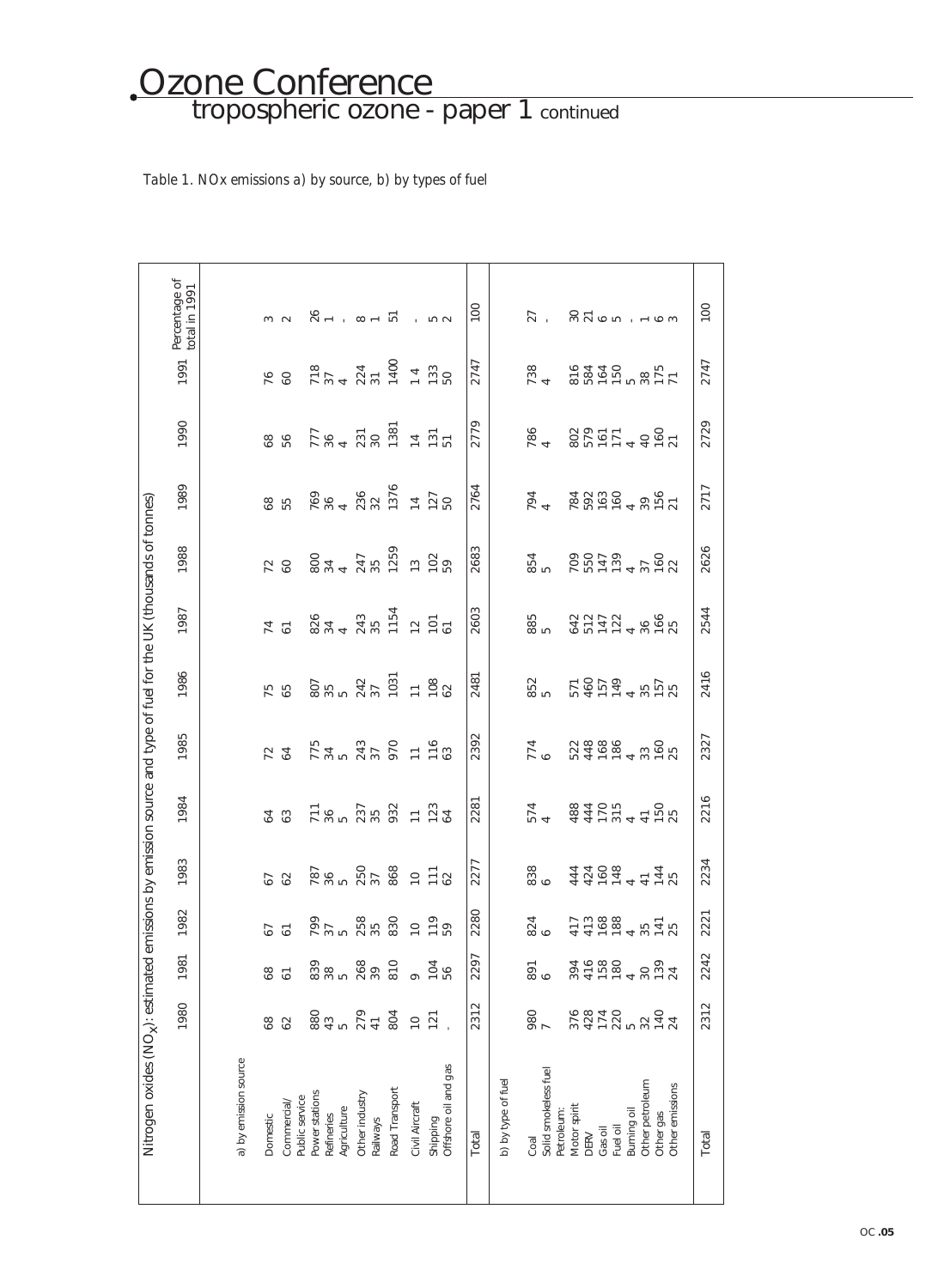# <u>Ozone Conference</u> tropospheric ozone - paper 1 continued

### Other sources of ozone production

Other chemicals that can cause ozone to form include organic solvents used in paints, varnishes and glues, and also petrol vapour and oil industry emissions.

### Ways of reducing ozone formation

Cars fitted with catalytic converters emit far lower levels of NOx gases than those without them, but there are still millions of cars that don't have them (L-registration cars and earlier are unlikely to be fitted with them). Also, the volume of motor traffic continues to increase, seemingly unchecked. Research is being conducted to find ways of improving car engines to make them less polluting, particularly of NOx gases.

Research is also being carried out to make power station furnaces produce much lower levels of nitrogen oxides by more efficient burning of fuels. Water based paints and varnishes are now widely available, but the great majority of paints and varnishes are still made with organic solvents. As yet there are no plans to introduce legislation to limit their use.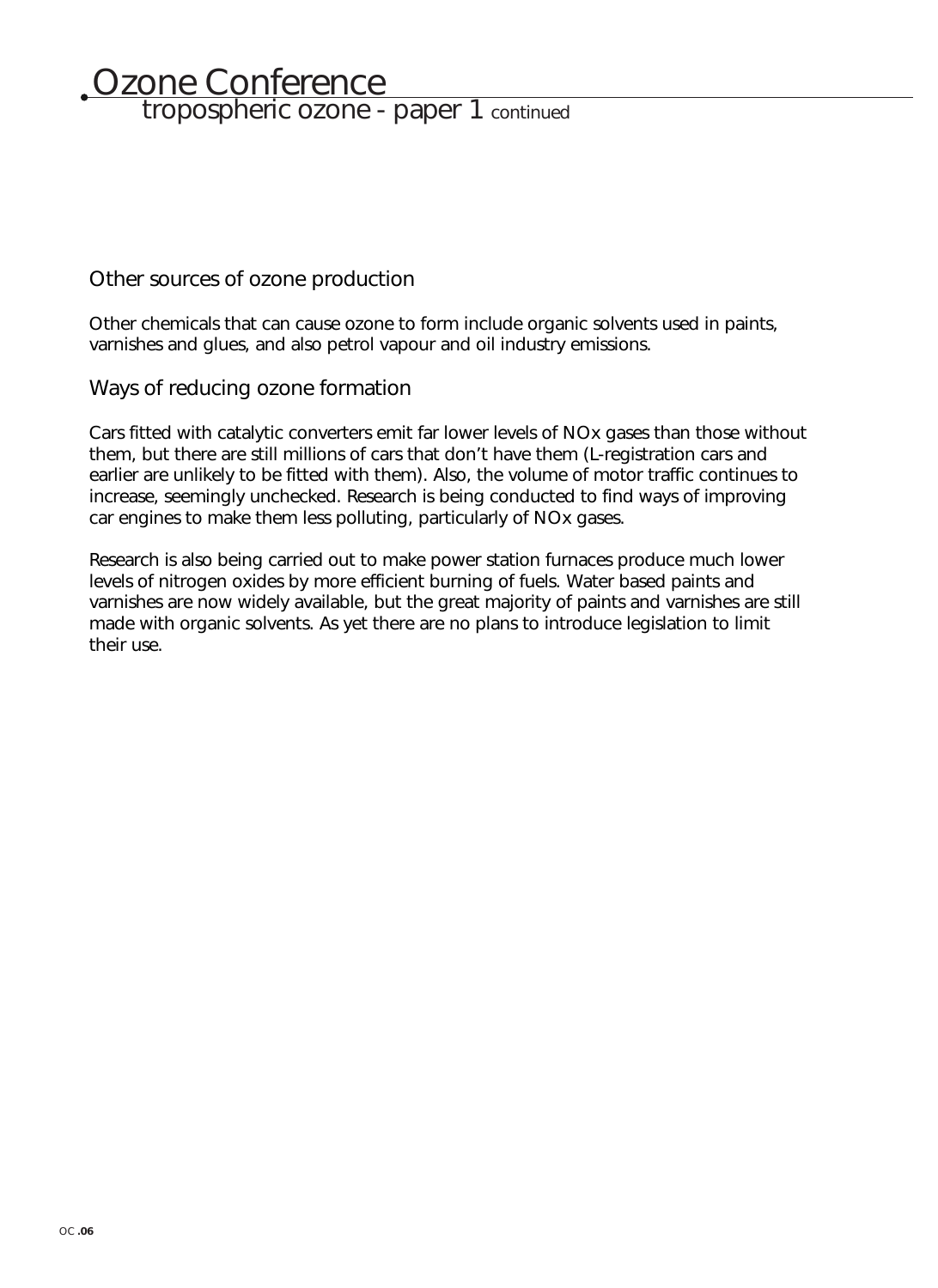# Ozone Conference tropospheric ozone - paper 2

### Monitoring Ozone in the United Kingdom

A network of ozone monitoring stations was established throughout the UK to provide detailed information about the concentrations of ozone and the changes in these concentrations on a daily and seasonal basis. **Figure 1** shows where these sites are located.



*Figure 1. Ozone monitoring sites*

The information provided by these stations has enabled scientists to estimate the exposure of natural vegetation and to some extent, the human population to ozone in different parts of the country. A database has been built up so that trends in ozone concentration and distribution can be plotted.The data collected by the monitoring sites is freely available on the World Wide Web, and so anyone interested in air quality can download the information they require. By using a spreadsheet it is possible to plot graphs of ozone variations throughout the day, or over a week, month or year in the location they wish to study.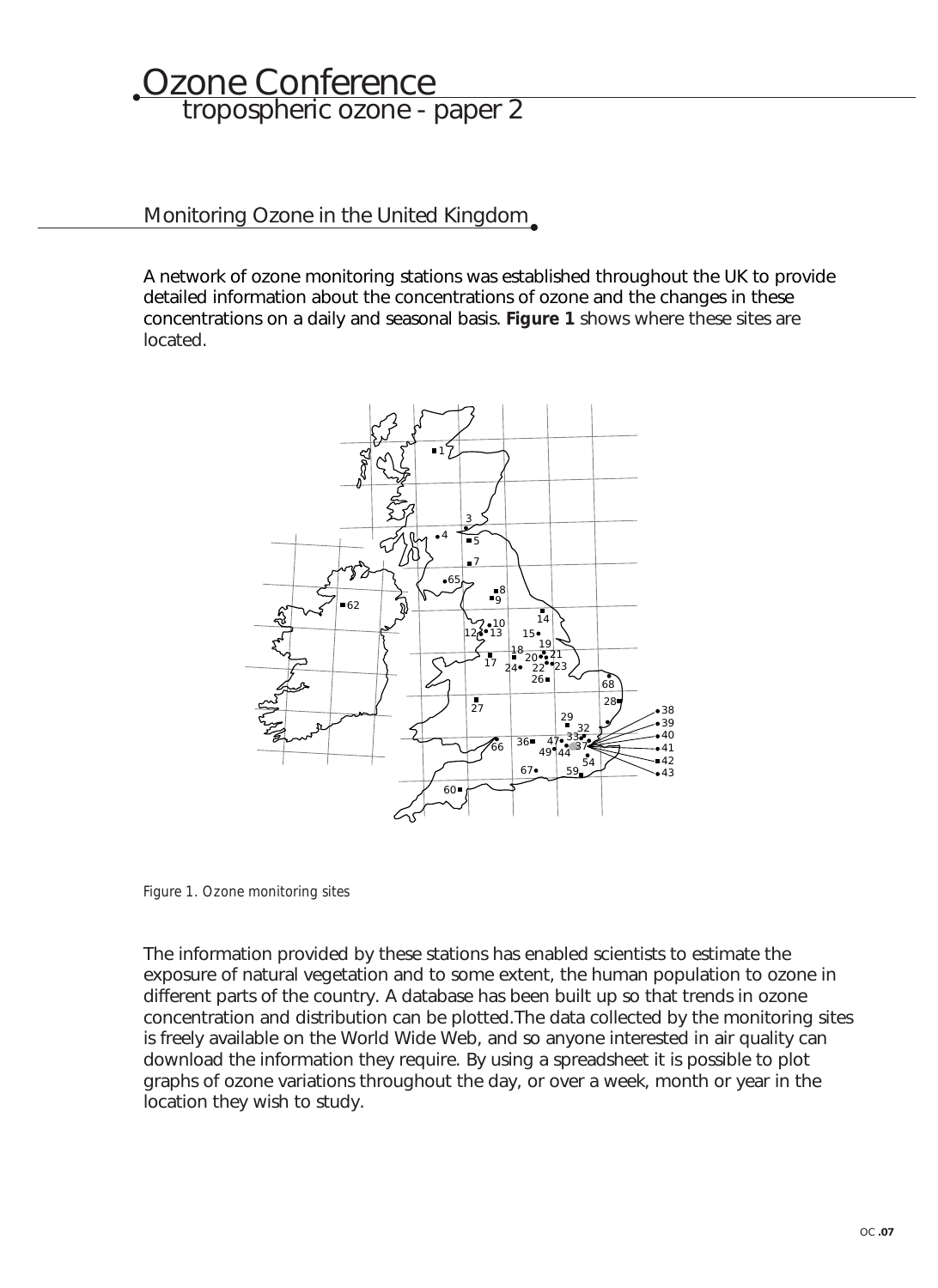# Ozone Conference tropospheric ozone paper 2 continued

Information on ozone levels is also available to the general public on CEEFAX and TELETEXT as well as the *Air Quality Helpline* (free phone 0800 55 66 77). The air quality is described in these services in the following terms:

| <b>Air Quality</b> | Hourly average ozone concentration (ppb) |
|--------------------|------------------------------------------|
| Very Good          | $0 - 49$                                 |
| Good               | 50-89                                    |
| Poor               | $90 - 179$                               |
| Very poor          | above 180                                |

(ppb = parts per billion)

These are the concentrations of ozone above the *natural background level*. Ozone is present all the time in low concentrations. This is the background level and will be explained later in the second session of the conference. Air quality information is useful, for example, to asthma sufferers, since high ozone levels can bring on attacks.



*Figure 2. Maximum hourly mean ozone concentrations recorded each month over all sites from 1972 - 1990*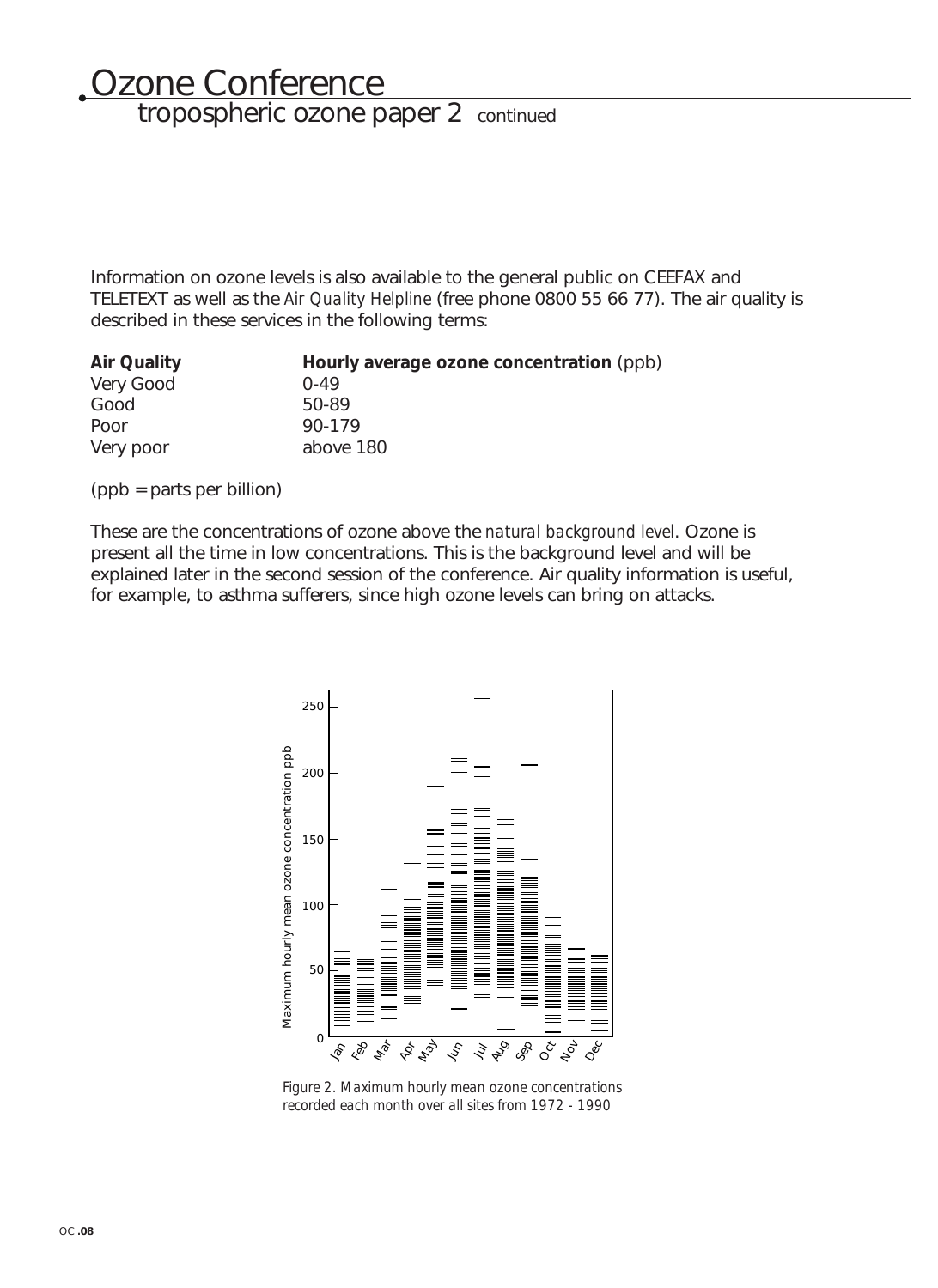# Ozone Conference tropospheric ozone - paper 2 continued

Sunlight is needed for NOx gases and organic solvents to react with air to make ozone, and so the ozone level always rises in the summer months, as can be seen in **Figure 2.** Ozone levels also vary during the day. **Figure 3** shows the variation at one monitoring station, Harwell.



*Figure 3. The variations in ozone levels at the Harwell monitoring station*

Since it can be carried along by air currents, some of the ozone in the atmosphere can come from elsewhere in the world. **Figure 4** shows the concentrations of ozone of 4 monitoring stations both from UK and European sources.

The ozone generated in Britain can in turn be carried away to other parts of the world. Thus, it is evident that any measures that are introduced to curb pollutants that cause ozone to form must be enforced internationally, and not just in one or two countries, if they are to be effective. 10 5 0



*Figure 4. UK and continental European sources for ozone (May to December 1989)*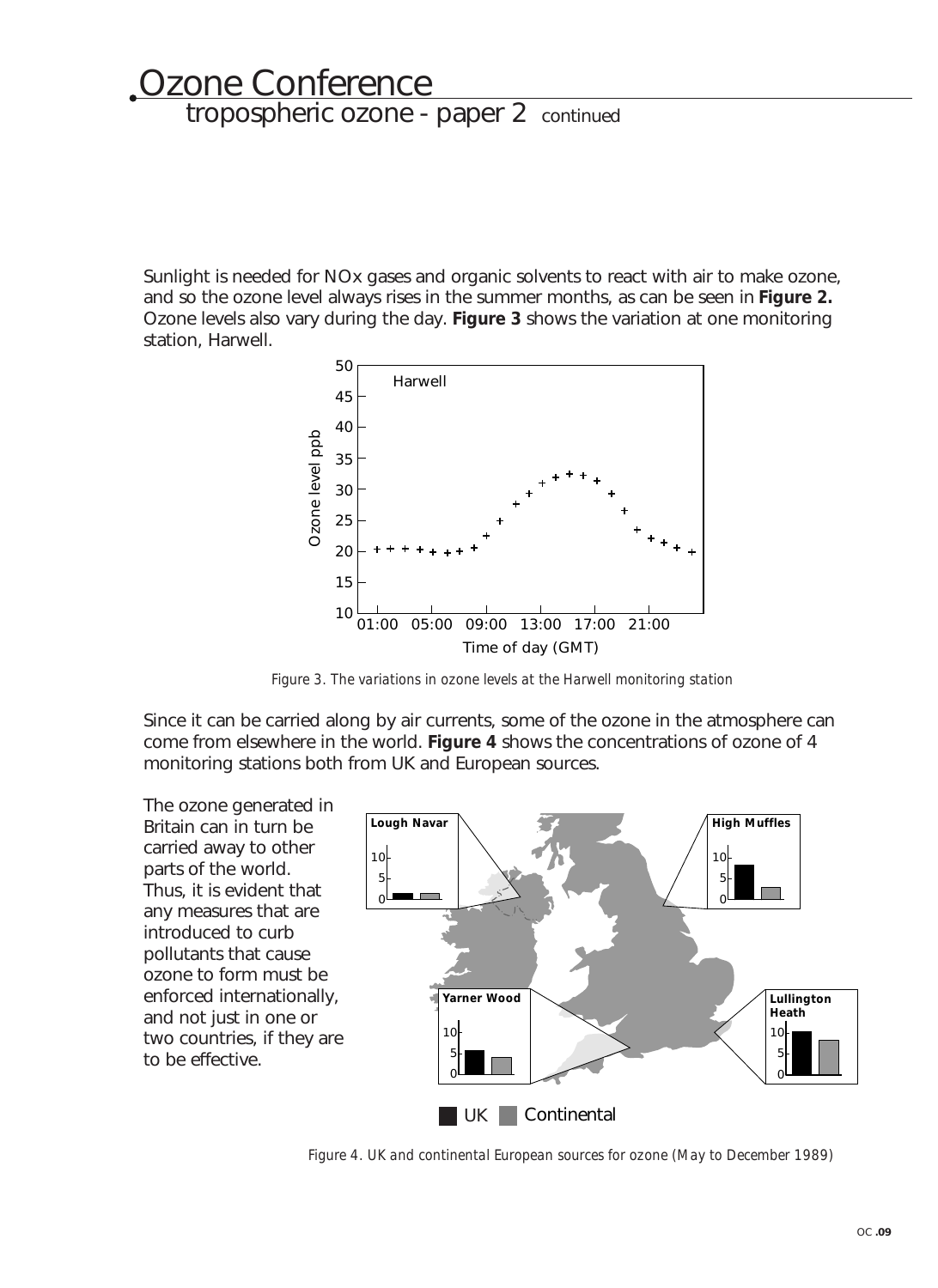# <u>Ozone Conference</u> tropospheric ozone - paper 3

### The effects of ozone on humans, plants and animals

### Effects on humans

It has been known for a long time that exposure to high concentrations of ozone can produce significant damage to the lungs. In recent years more attention has been given to the effects of low levels of ozone, similar to those found outdoors in some parts of the UK during summer weather. Research has shown that exposure to the levels of ozone experienced during summertime, or during *photochemical smog* can cause inflammation of the airways inside the lungs and damage to the lining of the lungs. The inflammation of the airways causes some resistance to airflow and reduction in lung volume. It is likely that such damage will be fully repaired if the 'photochemical episode' is short. In places such as Mexico City, Athens and Los Angeles, where such smogs are much more frequent than in the UK and ozone concentrations far higher, lung damage could be permanent.The effect of any given concentration of ozone is considerably increased by exercise, which increases the volume of air inhaled. So people should not take vigorous exercise when ozone levels are high.



*Figure 1. The effects of ozone on Forced Expiratory Volume (FEV)*

**Figure 1** above shows the results of an experiment in which people were exposed to different concentrations of ozone for 6 hours while exercising. They were required to expel as much air from their lungs as possible in one go by blowing into a bag - before and after exposure to the ozone. The amount of air expelled is called the *Forced Expiratory Volume* (FEV). The reduction in the FEV after exposure shows how much the capacity of the lungs has decreased.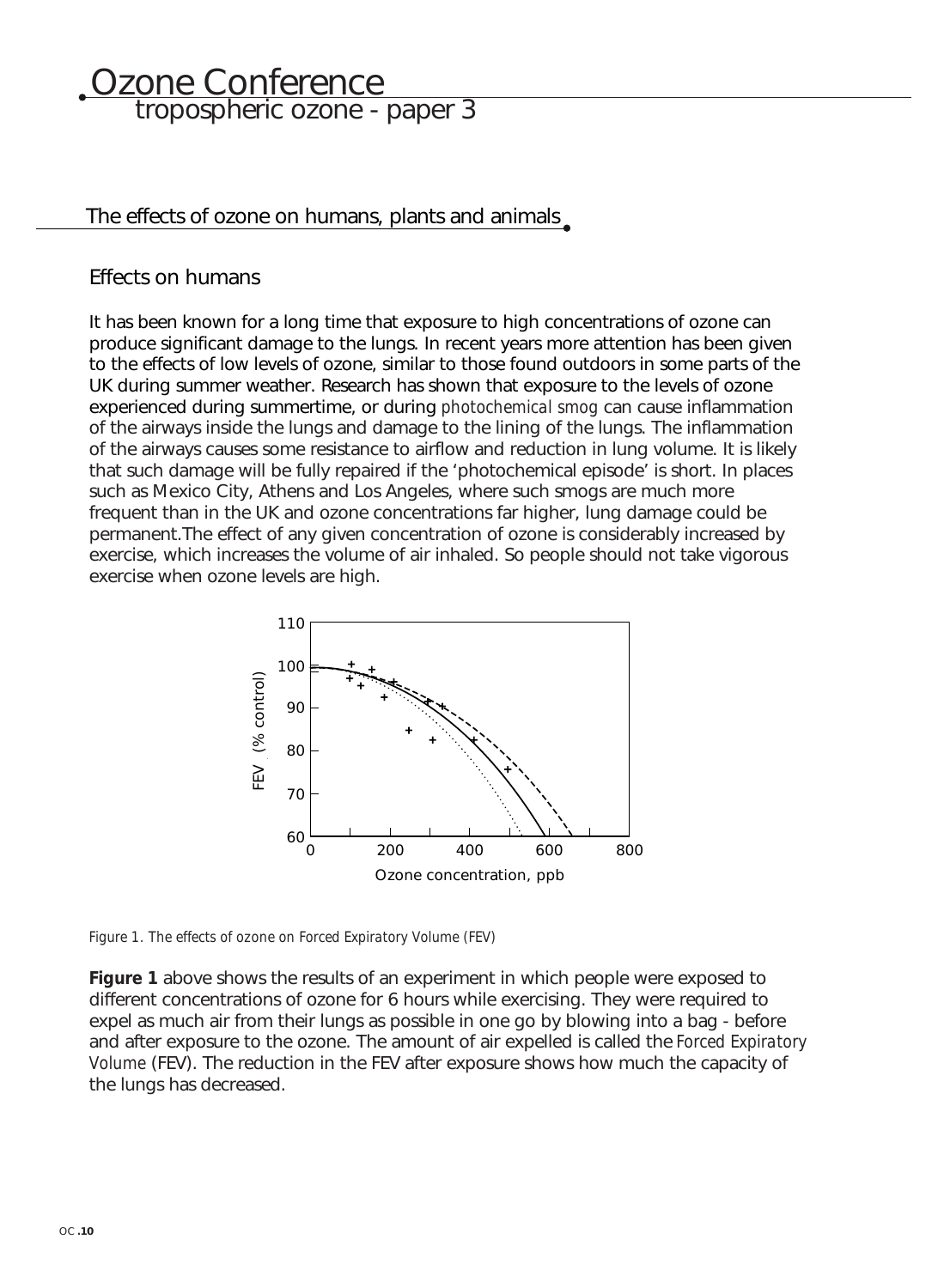# Ozone Conference tropospheric ozone paper 3 continued

These changes in lung capacity could be a real problem for people with asthma. There are indications that the amount of people suffering from asthma, and the severity of their asthma, has increased over recent decades. The amount of traffic has also increased rapidly at the same time, producing increased vehicle emissions, which leads to an increase in ozone levels. This has led to the suggestion that the two are connected. As there is a lack of data about this, no conclusions can be drawn as yet about the possible link. It is possible that exposure to high levels of ozone in early childhood might increase the likelihood of those with 'asthma genes' becoming more sensitive to certain chemicals that trigger the onset of asthma. At present there is little scientific evidence to support this theory or any others that have been put forward.

There is, however, some evidence to suggest that ozone can increase the sensitivity of hay fever sufferers to pollen. A small scale study showed that symptoms of hay fever (sneezing, sore eyes, etc.) were more severe when ozone levels were above 40 ppb. The study was too small to be conclusive and more work is needed to prove beyond doubt the link between ozone and increase in hay fever severity.

The lack of conclusive statistics to prove that ozone has a damaging effect on health does *not* mean that it definitely *doesn't* have an effect. The World Health Organisation and the European Community have drawn up guidelines on ozone levels. These include providing information to the public if ozone rises above 90 ppb, and giving health advice if it goes above 180 pp. In Los Angeles there are set courses of action if ozone gets above 3 different levels:

- 1 above 200 ppb
- 2 above 300 ppb
- 3 above 500 ppb

At level 1 schools and colleges restrict the outdoor activities of students, and at level 3 the general public, schools, commercial, industrial and government activities operate as though the day is a major national holiday. Ozone levels in the UK have not so far exceeded 180 ppb, but they do go above 90 ppb**. Figure 2** on the next page is a map of the UK showing the number of hours when the ozone level exceeded 90 ppb between April and September, 1993.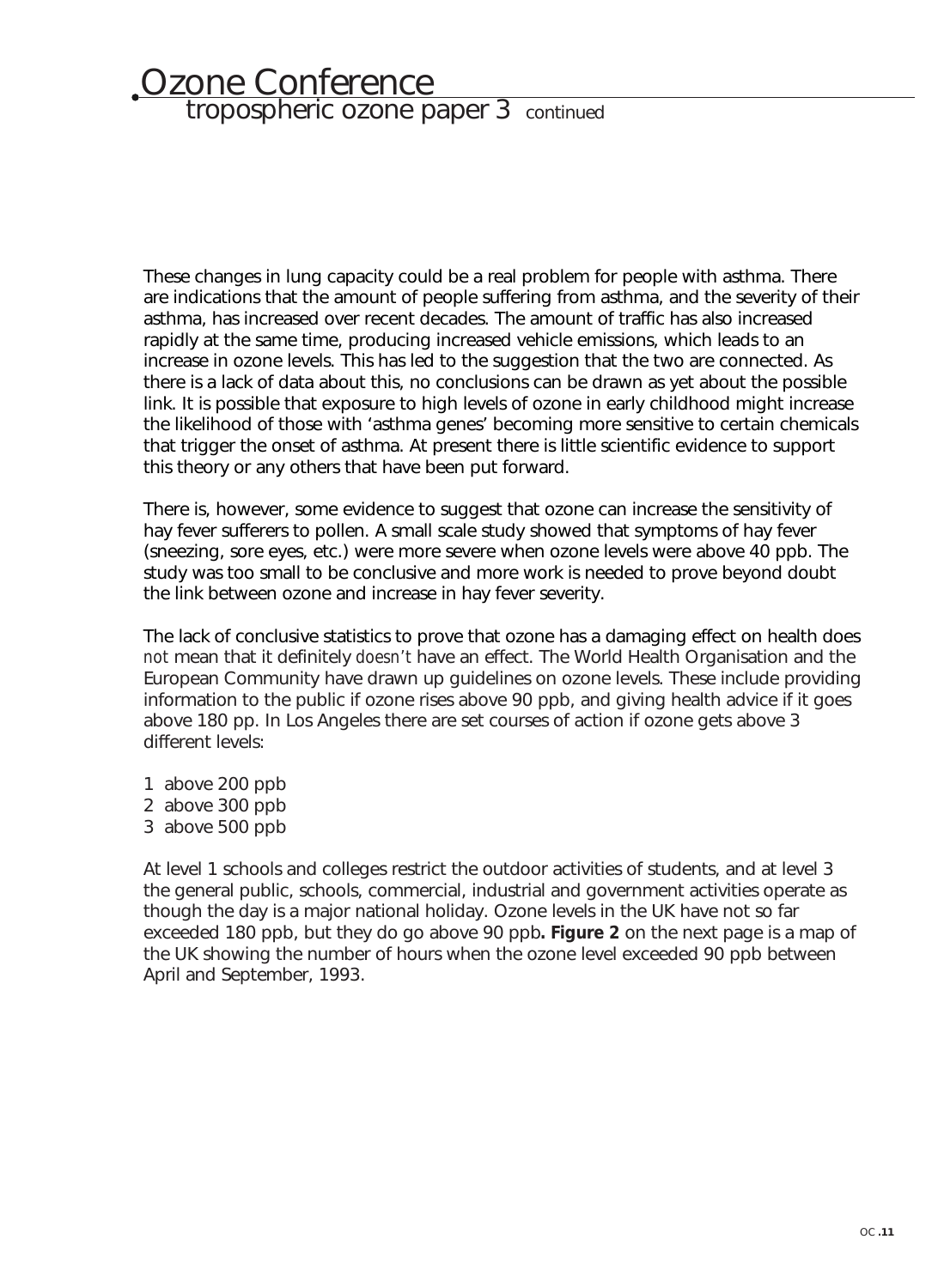# <u>Ozone Conference</u> tropospheric ozone - paper 3 continued

### Effects on vegetation

Controlled experiments have shown that there is a clear reduction in the yield of some crops when ozone levels are only slightly higher than normal, i.e. about 20-30 ppb. These crops include wheat, barley, spinach, peas, beans and clover. It is estimated that in the United States 4 billion dollars-worth of damage is done to crops by ozone each year. Trees can also be damaged by ozone. Research on young trees has shown that levels of ozone found in Southern Britain can affect the growth of certain types of tree, especially conifers. Ozone could also make trees less tolerant of the cold or of drought.

### Effects on materials

Ozone is very reactive and its effect on polymers is well known. Cracks can develop, for example, in rubber when a little stress is applied in the presence of very small amounts of ozone. The annual economic loss to the United States due to damage to polymers by ozone is estimated to be 1757 million dollars. Ozone also attacks cellulose in textiles, reducing their strength as well as fading the fabrics. The damage ozone causes to paints is estimated to amount to 731 million dollars in the USA. No figures for the cost of damage to materials due to ozone are available for the UK.



*Figure 2. Hours above 90 ppb between April and September 1993*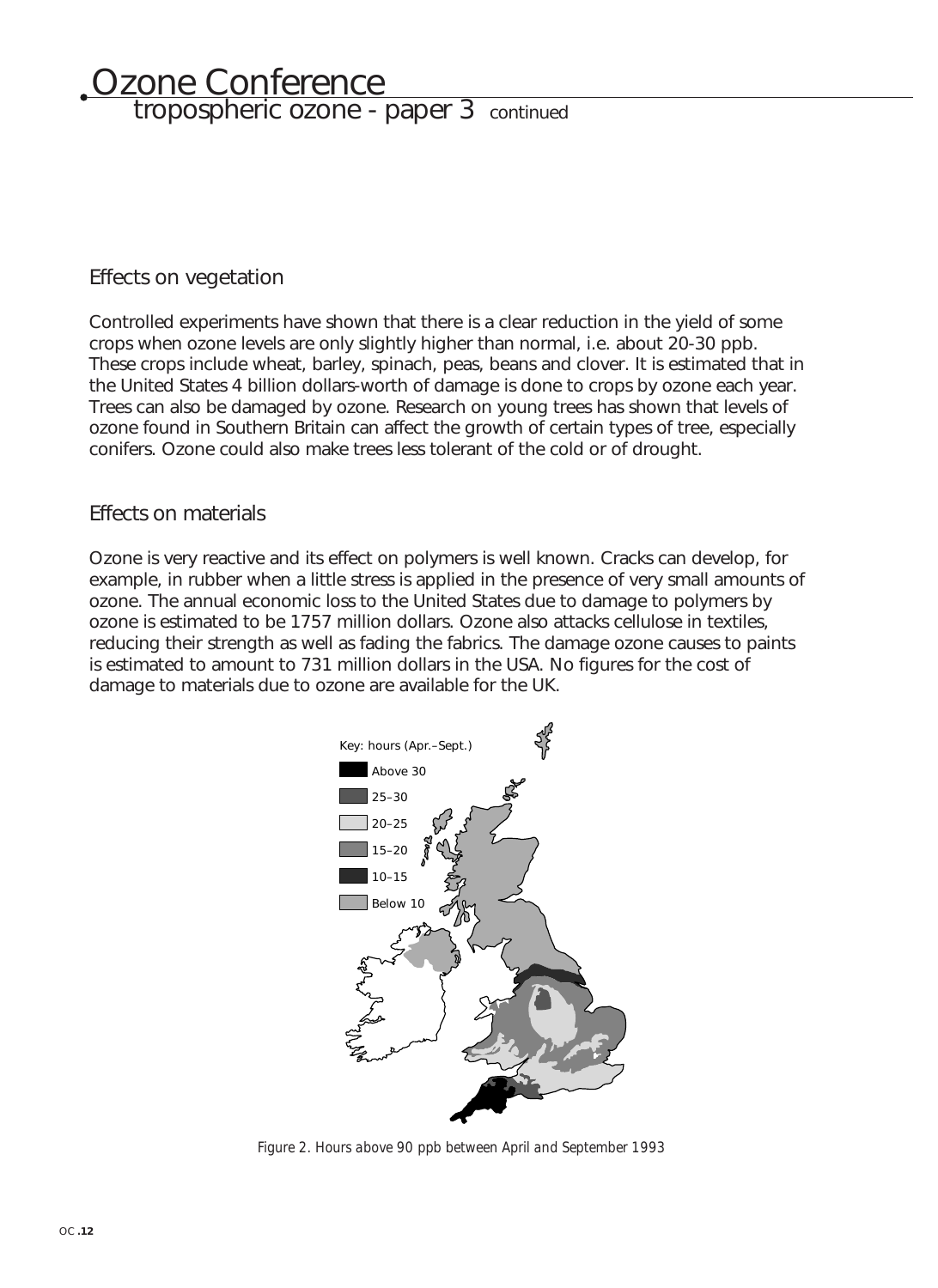# Ozone Conference Introduction to the 2nd session

### How the ozone layer cuts down on the amount of ultraviolet radiation reaching the surface of the earth

Oxygen normally exists as molecules of 2 atoms, O<sub>2</sub>. This is sometimes called *dioxygen*. Ozone is another form of oxygen, but with molecules of 3 atoms,  $O_3$ .

*Figure 2. The single oxygen atoms (free oxygen) are very reactive. They will react with dioxygen molecules to make ozone Figure 3. Ozone itself can react under the influence of ultraviolet rays with longer wavelength* ultraviolet radiation  $O_2$ O  $\Omega$ The UV is absorbed  $O_3$  (ozone) heat given off ultraviolet radiation O *Figure 1. Oxygen molecules (O<sub>2</sub>) can be broken apart by short wavelength ultraviolet rays (UV)*

The free oxygen that is released will quickly combine with an  $O<sub>2</sub>$  molecule to re-form ozone. In this way ozone is continually being made and destroyed, and all the time ultraviolet radiation is being used up. This cuts down drastically the amount of UV that reaches the Earth's surface. There are about 5 billion tonnes of ozone in the stratosphere, which may seem like a vast quantity, but if all the ozone could be brought down to sea level and spread evenly over the Earth's surface it would be squeezed by air pressure into a layer just 3mm thick!

 $O_3$ 

Ozone can also be formed by passing an electrical spark through air. So, some ozone is made every time lightning strikes during a thunderstorm. This and some of the ozone formed in the stratosphere reaching the Earth's surface means that there is a small amount of ozone in the air we breathe all the time. This 'background' ozone is present in concentrations of 20-30 parts per billion (ppb) by volume.

 $O<sub>2</sub>$ 

The UV is absorbed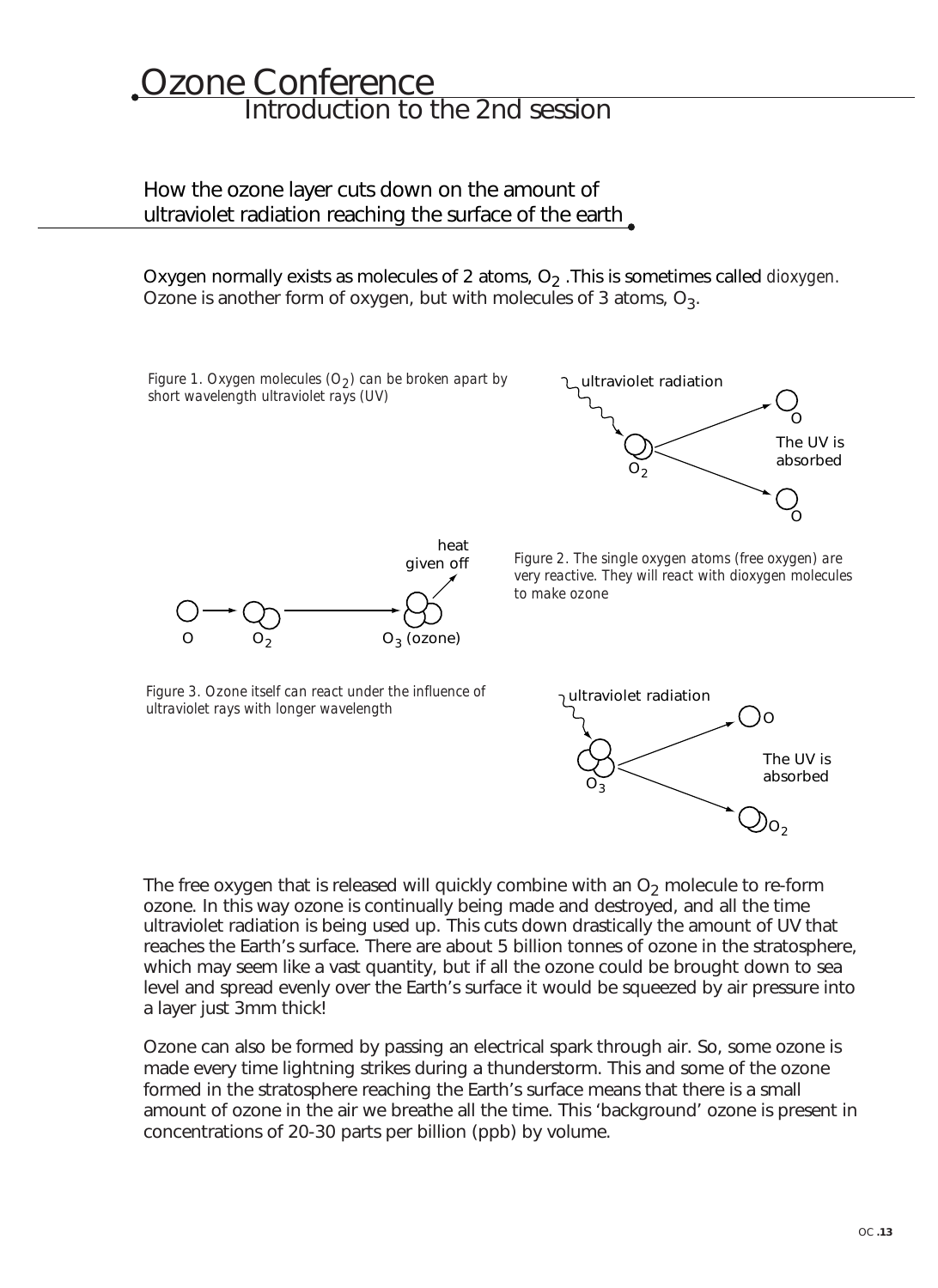### Ozone Conference stratospheric ozone - paper A

### Monitoring ozone layer depletion

Concern that stratospheric ozone could be destroyed by certain commonly-used chemicals was raised in the mid 1970's, but it was not until 1985 that evidence of ozone loss was published in the scientific journal *Nature*. In that year scientists from the British Antarctic Survey reported the results of work they had done the previous year at Halley Bay in the Antarctic. They had measured ozone levels using instruments sent up into the stratosphere on board weather balloons. These instruments showed that the ozone concentration had fallen below half the levels previously measured. At altitudes between 12 and 22 km in September and October 1984 (the Antarctic spring), the ozone had virtually disappeared. In fact, the NASA weather satellite *Nimbus 7* had also detected the ozone layer hole, but the computer that processed its information was programmed to discount data that fell below 180 D.U., which stands for *Dobson Units.* Dobson was an Oxford professor who developed the monitoring technique used for ozone. A Dobson Unit measures the thickness of the ozone layer if it were brought down to sea-level and was at a temperature of 0°C. One D.U. is the same as one-thousandth of a centimetre.The British Antarctic Survey had measured ozone concentrations of at least 200 D.U. up until 1984.



*Figure 1. The hole in the ozone layer above Antarctica, October 1987*

**Figure 1** shows the hole as it was in 1987, when its area was roughly the same as the size of the U.S.A. The ozone layer hole forms over Antarctica because of its unique weather system. The air above the continent is cut off from the rest of the atmosphere by strong winds which swirl round the pole during the Antarctic winter. The conditions created are ideal for the ozone-destroying chemical reactions to occur. The hole heals when the Antarctic summer occurs (our wintertime) and opens up again each October. **Figure 2** on the next page shows 'contour' maps of the distribution of ozone above Antarctica for (a) October 1981 and (b) October 1989. The maps show the drastic depletion of ozone over the whole of the South Pole in a timespan of 8 years.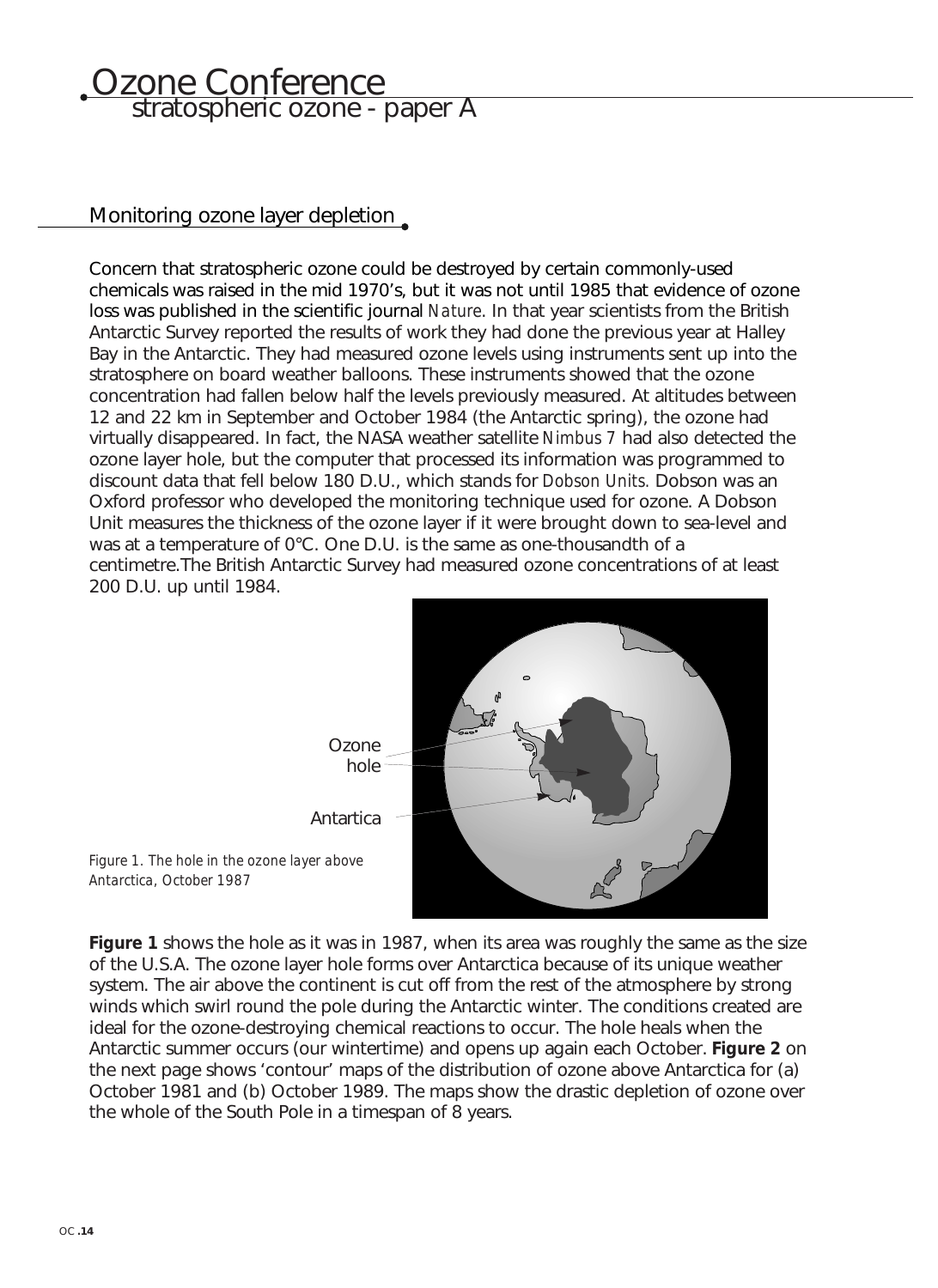### Ozone Conference stratospheric ozone - paper A continued



*Figure 2. The distribution of ozone above Antarctica for a) October 1981, and b) October 1989*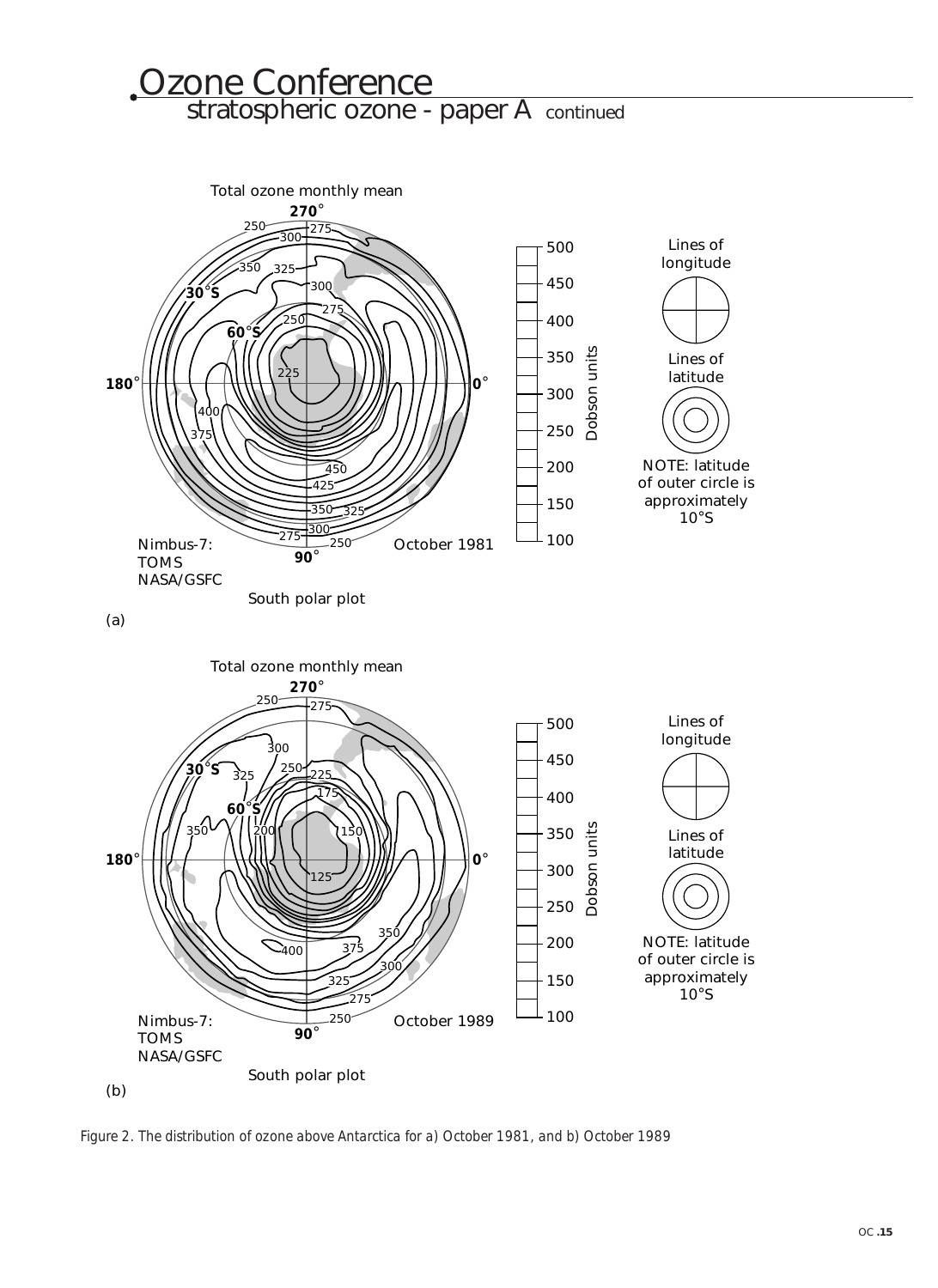# Ozone Conference stratospheric ozone - paper A continued

The graphs in **Figure 3** show the total ozone measurements from 1957 to 1995 over Halley Bay in October, when the ozone layer appears, and February, when the ozone concentration is greatest. In both cases, the trend is downwards, showing that there is a general thinning of the ozone layer all year round. In fact, the total ozone values in early October are now about one third those observed in the 1960's. Total ozone in February has also decreased by over 20% since the 1960's. Monitoring of the ozone layer all over the world has shown a steady loss of ozone. There is clear evidence that there is widespread ozone losses in the Arctic in winter, similar to the beginning of the Antarctic ozone layer hole.



*Figure 4. Ozone measurements over Lerwick*



*Figure 3. Monthly mean total ozone observed over Halley Bay from 1957 - 1995*

Thinning of the ozone layer has several consequences. The effects of the increased amount of ultraviolet radiation reaching the ground will be explained in a later paper, but there is another important effect that should be pointed out. There is strong evidence to suggest that reduced levels of ozone in the stratosphere tends to cool the climate. We haven't noticed this because carbon dioxide and other gases have produced

the Greenhouse effect, which causes the climate to warm up! Calculations have indicated that ozone layer depletion has offset global warming by at least 30% for the period since 1979.

Clearly the consequences of the thinning of the ozone layer are very serious and there is now no doubt about the causes of the depletion. These causes will be explained in another paper to be presented in this session.

**Figure 4** shows the results of measurements taken over Lerwick in Scotland (latitude 60°N). The measurement on March 5th 1996 was 195 D.U., the first time that a value below 200 has ever been recorded above the U.K. The graph also shows the average daily values of total ozone from 1981 to 1995 (solid line). Similar low results were reported elsewhere in Northern Europe. In fact, the total ozone in high Northern latitudes was about 20% below the average for 1979 to 1986.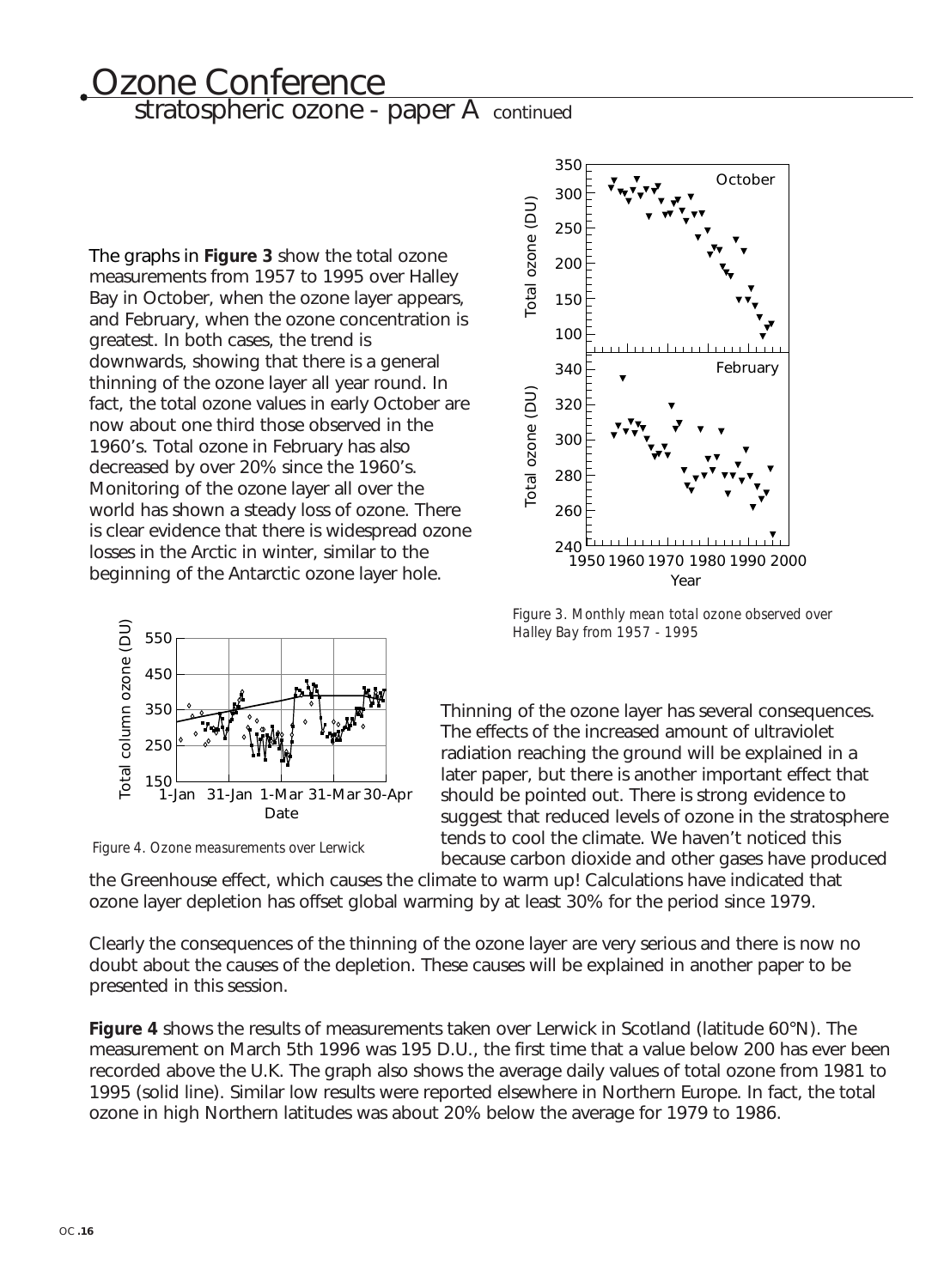# Ozone Conference stratospheric ozone - paper B

### The causes of ozone layer depletion.

In 1974 Dr F Sherwood Rowland and Dr Mario Molina of the University of California published a paper which showed that a common family of chemicals called *chlorofluorocarbons,* or CFCs, could cause ozone depletion. These CFCs had been used since the Second World War in ever increasing amounts in a wide variety of applications. One of these was as a propellant in aerosols. Propellants are added to, say, deodorant to 'push' it out of the can when the button is depressed. CFCs were chosen for this task because they do not react chemically with almost anything they touch and they are not flammable. Because they are chemically inert they were thought to be safe.

CFCs are also used to make both soft foam for furniture and hard expanded polymers such as styrofoam. Styrofoam is used extensively as packing material and disposable cups, egg boxes and fast food containers. One particular CFC, known as CFC-12 or *Freon*, was widely used as a refrigerator coolant, and others were used to remove grease from computer chips and as dry cleaning solvents. The work published by Rowland and Molina caused an initial shock, not least because the manufacture of CFCs was a multi-million dollar industry, but little or no action was taken because of lack of evidence that the ozone layer was being destroyed. The findings of the British Antarctic Survey in 1984 altered all that.

The problem with CFCs is the very chemical inertness that caused them to be used in aerosols in the first place. Once expelled into the air CFC molecules can linger in the lower atmosphere for years before they reach the ozone layer. Once there, they will eventually be broken down under the action of ultraviolet radiation. As their name suggests chlorofluorocarbon molecules are made up of differing proportions of chlorine, fluorine and carbon atoms. To illustrate what happens, let us look at a CFC molecule with 1 carbon atom, 3 chlorine atoms and a fluorine atom.



(2) The free chlorine 'grabs' an oxygen atom from ozone

*Figure 2. CFCs and ozone depletion (part 1)*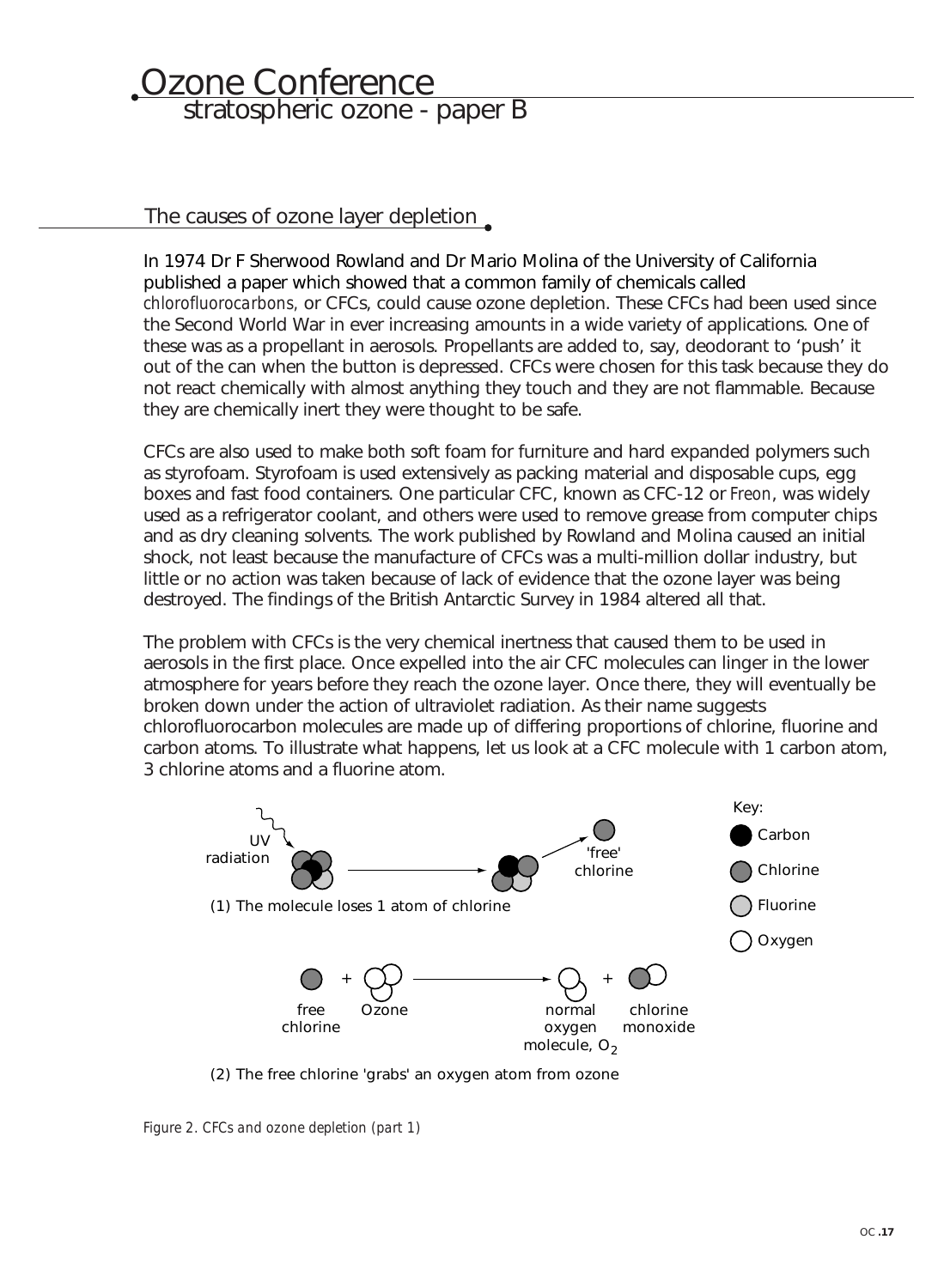# **Ozone Conference** stratospheric ozone - paper B continued

Ozone is constantly being broken up and re-formed by ultraviolet radiation in the ozone layer.



(4) The free oxygen combines with chlorine monoxide to release free chlorine

### *Figure 2. CFCs and ozone depletion (part 2)*

The free chlorine can go on to break up another ozone molecule. In fact it can carry on doing this for perhaps a hundred years before it leaves the stratosphere, breaking up around one hundred thousand molecules of ozone in the meantime.

Other chemicals can also do this. They include carbon tetrachloride, an industrial solvent; 1.1.1 trichloroethane, also a solvent used in adhesives and in correction fluid; methyl bromide, a powerful fumigant used to kill pests in soil, flour mills and cereal stockpiles; and halons. Halons are another family of carbon-based chemicals, but these contain bromine, which is a much more powerful ozone depletion agent. At least one scientist has suggested that a quarter of the chlorine in the stratosphere could have been released by wood-rotting fungi. Major volcanic eruptions can have a noticeable effect on ozone depletion and there is evidence that sunspot activity could also play a major role in the development of the ozone layer hole in the Antarctic. Scientists at NASA have shown that the ozone concentration in the stratosphere is at its lowest there when sunspot activity is at a maximum.

It is possible that the increase in particles streaming out from the Sun in the solar wind has some effect on the formation of ozone. However, the majority of scientists believe that CFCs, halons and other chemicals are the main culprits in destroying ozone in the ozone layer.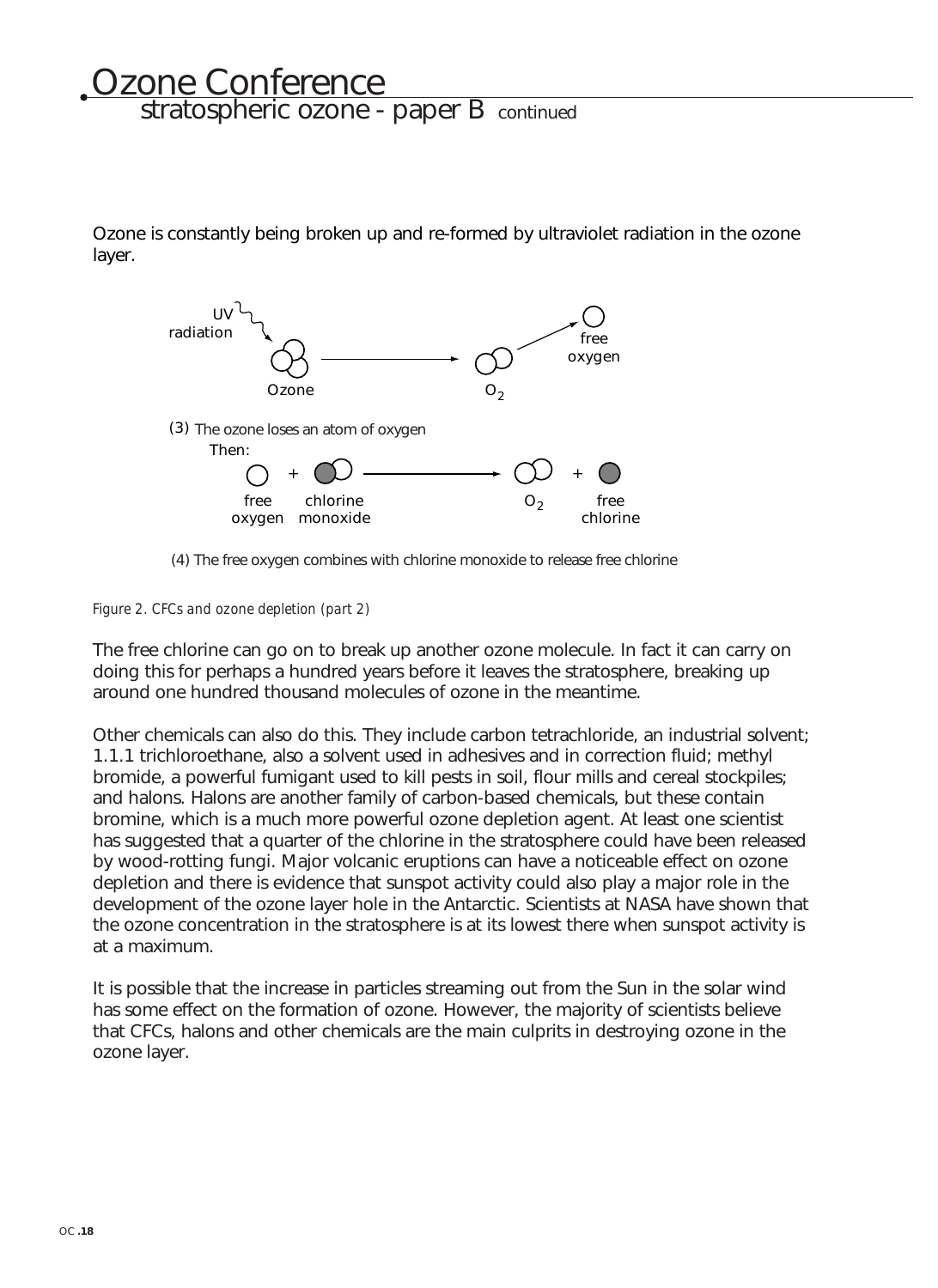# **Ozone Conference** stratospheric zone - paper C

The consequences of ozone layer depletion

When the ozone layer was formed millions of years ago, life was able to evolve on land for the first time. This is because the layer reduced the amount of ultraviolet radiation from the Sun that reached the ground. Ultraviolet radiation has a range of wavelengths from 4 nm to 400 nm (nm = nanometer, one billionth of a metre), between x-rays and visible light in the electromagnetic spectrum. Ultraviolet radiation is responsible for the formation of vitamin D and it gives us a suntan. It is very effective at killing bacteria and so UV lamps are sometimes used in food storage rooms for this purpose. UV can also be very harmful to humans and animals, especially in the 290 to 320 nm range. This is the waveband known as UV-B. It can cause skin cancers and cataracts. It can also damage DNA, causing mutations to occur, and it can suppress the immune system, impairing the ability of our bodies to fight off infectious diseases. UV-B can penetrate the ocean to depths of up to 20 metres, where it can kill plankton (the base of the food chain in the sea) and harm the larvae of fish, shrimp and crab.

Tests on some 300 plants have shown that two thirds are affected by ultraviolet radiation. Among those particularly vulnerable are peas, melons, mustard and cabbage. UV-B is also known to break down polymers used in buildings, paints, packaging and many other products.

The ozone layer drastically reduces the amount of UV-B that reaches us, and prevents any ultraviolet radiation with wavelengths below 290 nm getting to ground level. So, any damage to this layer could have devastating consequences to the whole world. CFCs and halons are widely blamed for causing ozone layer depletion, and the effects we have seen so far are probably going to get worse. These chemicals take years to get into the stratosphere and then stay around destroying ozone for decades. So, although the use of ozone depleting chemicals has declined sharply in the last decade, the chemicals that were discharged into the atmosphere before then have yet to do their worst damage.

### Action on ozone depletion

In 1987 representatives from 24 countries met in Montreal, Canada, to discuss the problem of ozone layer depletion. At the end of the conference the delegates signed a document called *The Montreal Protocol on Substances that deplete the ozone layer,* which was an action plan to control the use of CFCs and other chemicals. The idea was to freeze the level of CFC and halon production and then begin to cut down use of CFCs, halons, etc. The document allowed developing countries a longer period to cut their use of ozone depleters.